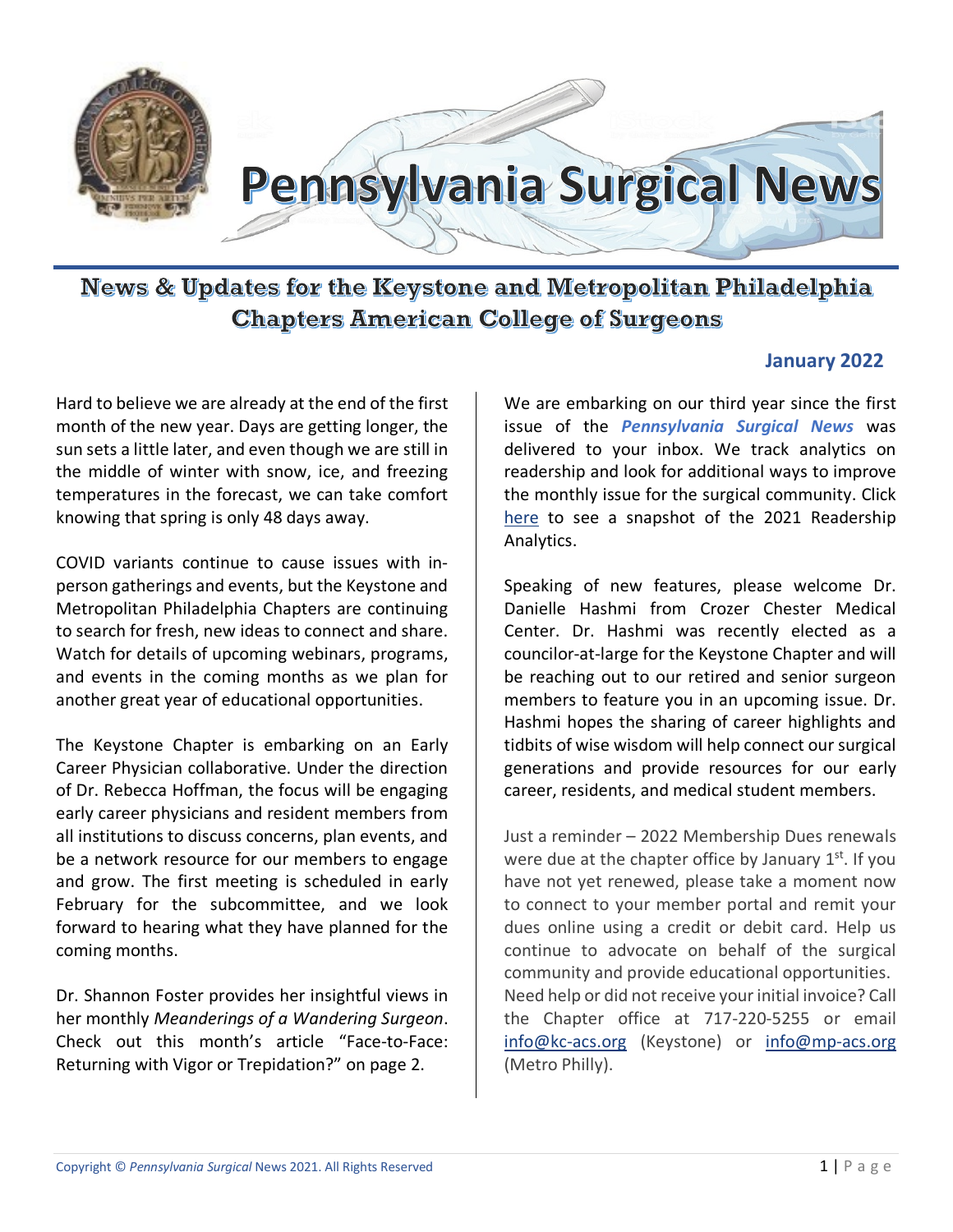

## **Meanderings from A Wandering Surgeon**

Shannon Marie Foster, MD, FACS Keystone Chapter Immediate Past President

#### **Face-to-Face: Returning with Vigor or Trepidation?**

In the last 2 years, one cancellation after another has prohibited in-person meetings and events. Safety standards taught better time management, use of technology, and saved vacation days and finances – but hopefully, more than all else, prevented exposure and illness.

Reassuringly, after some initial setbacks, surgical education, research, and camaraderie have found multiple avenues to not only survive but flourish – from a distance.

As we are once again trapped in the ever-fluctuating question of "safe" and "allowed" travel for work – while I long to see friends and colleagues – the illness is no less present, perhaps even more so, then during the cancellations of the past 22 months.

Many of those same friends and colleagues remain stretched and overextended in their clinical work, prohibited from any chance of participation. Or even worse, have COVID themselves or in their family.

In this vein the excitement of a surgical meeting has been replaced with the feeling that an exclusive event for those of us that are able – is unfair – and reinforces the divide between regions, practice types, and financial means.

I am going to my first meeting since the onset of COVID19, but today, for me personally, with no vigor, just trepidation. Stay tuned.



# **PA Surgical News New Feature Writer**

Danielle Hashmi, DO Keystone Councilor-at-Large Crozer Chester Medical Center



The *Pennsylvania Surgical News* introduces Danielle Hashmi, DO as our newest contributing writer. Danielle will be reaching out to our retired and senior surgical members in both the Keystone and Metropolitan Philadelphia Chapters to interview and document your career highlights and words of wisdom for our early career surgeons, residents, and medical students considering a surgical residency. A little background on Danielle:

I am very excited about being part of the Keystone Chapter ACS as a councilor-at-large. I am a Philadelphia native and recently finished training in general surgery at the Philadelphia College of Osteopathic Medicine and surgical critical care fellowship at Lehigh Valley Health Network. I am a trauma and burn surgeon at Crozer Chester Medical Center in Upland.

I hope to provide a link between early and late career surgeons by featuring a column focusing on advice to new surgeons.

We hope you will join us in welcoming Danielle and help her share your knowledge with our early career surgeons across the surgical community.



[rcook@rmcmanagementsolutions.com](mailto:rcook@rmcmanagementsolutions.com)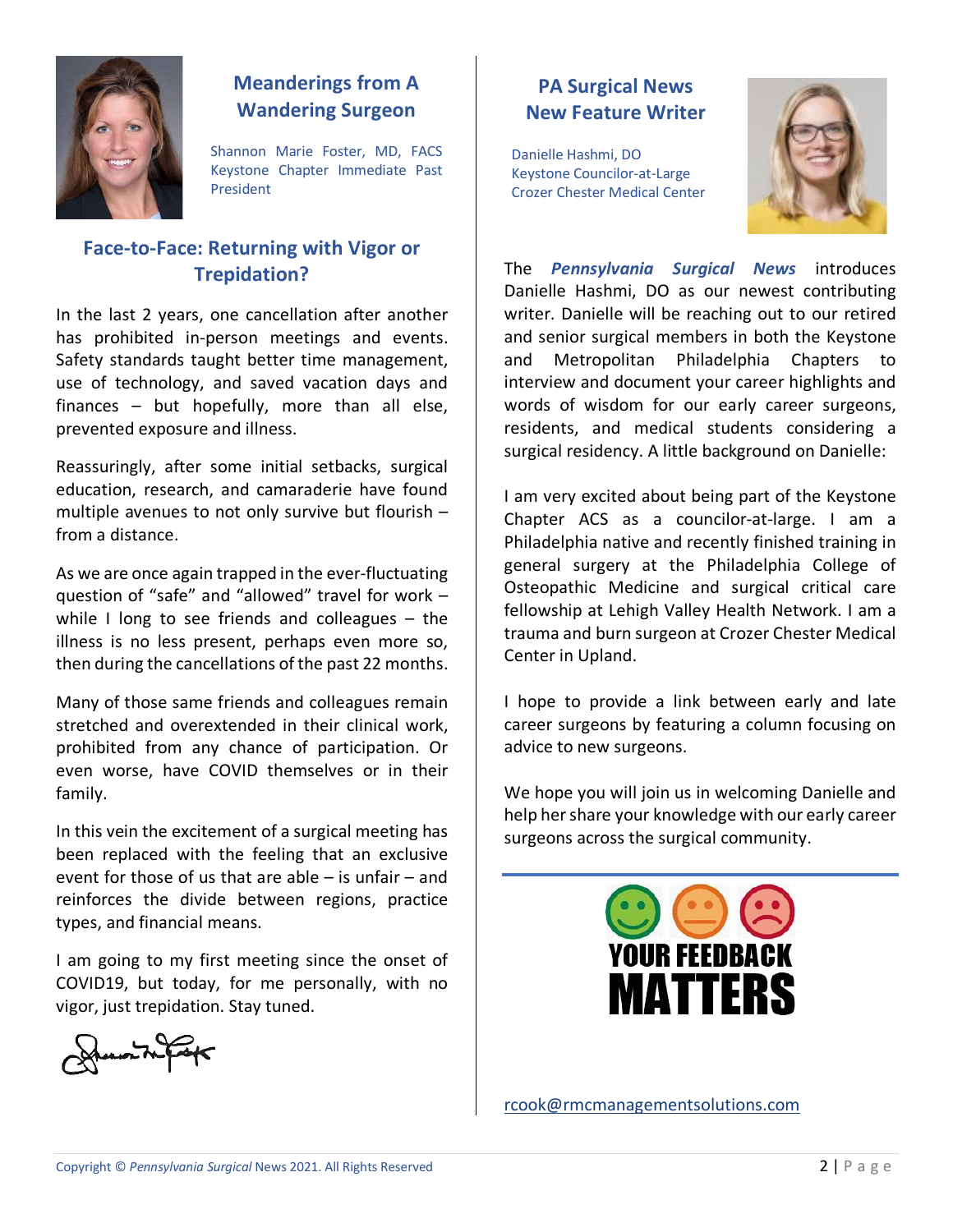

#### **Keystone Chapter President's Message**

Stanislaw Stawicki, MD, FACS Keystone Chapter President

# **Think Global, Act Local: Strengthening Grassroots Participation and Connectivity**

The ongoing coronavirus disease 2019 (COVID-19) pandemic presented our healthcare systems with formidable challenges. As surgeons, we tend to be at or near the frontlines of this once-in-a-century global fight. I would like to thank you and express deepest gratitude for all of the collective sacrifices made by our community during these challenging times.

As we are well aware, the interconnectedness of the modern world means that the boundaries between what is consider "local" and "global" are often blurred, and what happens locally often determines global outcomes.

As we look forward to the end of the pandemic, lessons learned during this difficult period tell us that the same principles of "thinking global and acting local" also apply to large regional organizations like our chapter. It is becoming apparent that without locally driven initiatives, group activities, grassroots participation, and shared experiences, the larger surgical community across our entire region will continue to feel the effects of social isolation and other necessary but difficult sacrifices. Consequently, we must now place renewed emphasis on building "togetherness" across our Chapters.

With this in mind, as the President of the Keystone Chapter, I would like to invite each and every member of our highly diverse, nearly 3,000 strong

community to explore ways in which we can turn our local groups and initiatives into chapter-wide endeavors that will actively engage participants from all corners of our large geographic area.

The Keystone Regions region stretches east-towest from Bucks County to Mc Kean County and north-to-south from Bradford County to Adams County and encompasses some of the best health systems in the country. The Metropolitan Philadelphia Chapter reaches the surgical community through the Philadelphia region and is home to nine teaching institutions. We have a lot to be proud of!

It is my hope that over the next few years we will be able to connect our regions, members, institutions, and other stakeholders into a much more synergistic and tightly integrated community. Through grassroots efforts and sharing of knowledge and experiences, we can begin to reshape the way we interact and come together while embracing our shared values and common goals. With our ability to harness virtual platforms and various other new innovations, we are primed to lead the region and set a positive example for other American College of Surgeons Chapters across the country.

I look forward to serving this wonderful group, and I firmly believe that the best is yet to come for the Keystone Chapter!

Keystone Chapter President

Stanislaw Stawicki, MD, FACS is a member of the surgical critical care, general surgery, and trauma surgery team at St. Luke's Hospital in Bethlehem, PA.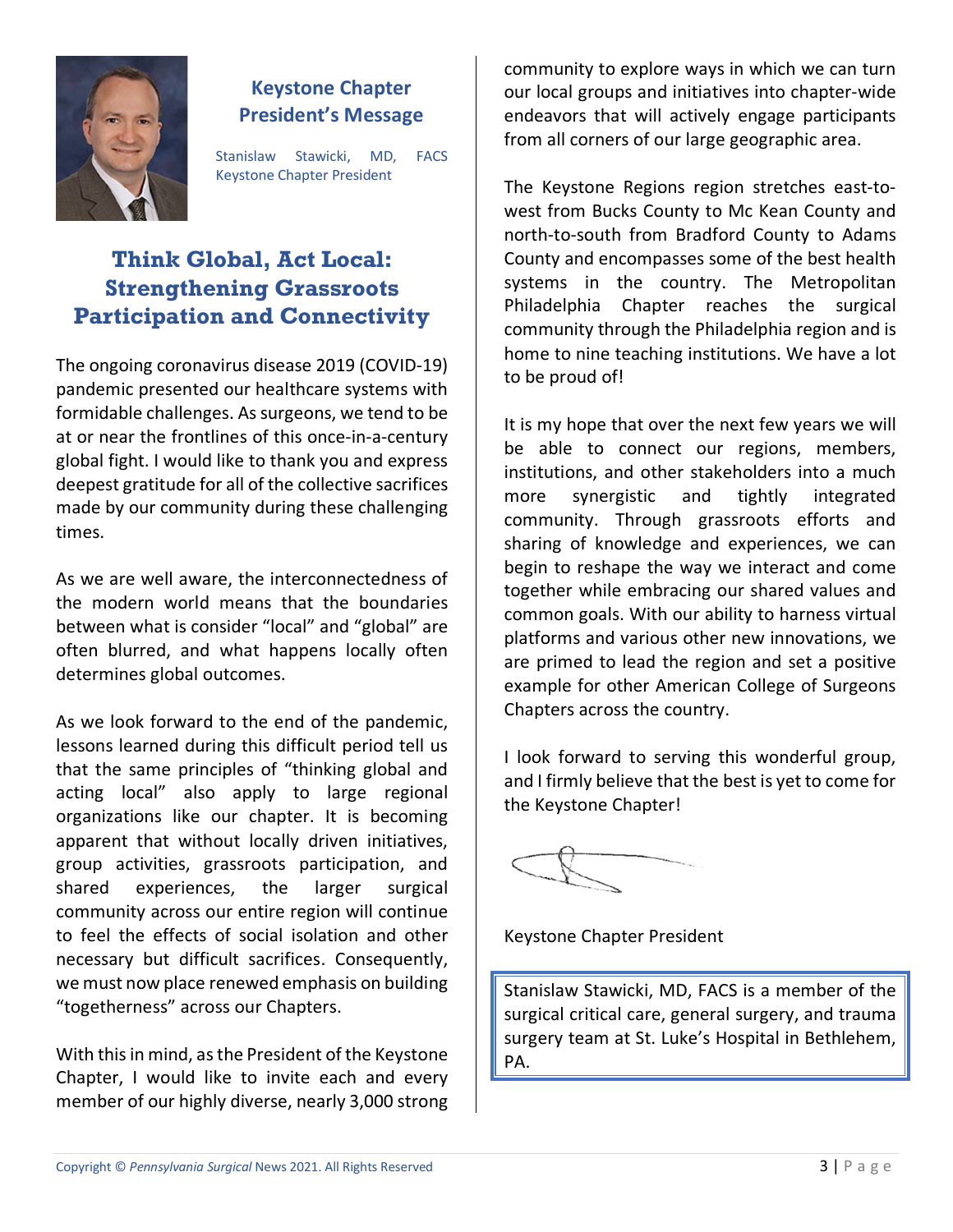

# **2022 Dues Renewal Time**

All members in the Keystone and Metro Philly Chapters received their initial dues renewal notification in December 2021. Renewal period is January 1 through December 31, 2022. If you have not remitted your dues yet, your membership is currently lapsed. **Note: Your local dues is not included in your annual renewal to the American College of Surgeons but is billed separately by each affiliated Chapter within the College.**

Do not lose your membership services, renew today, and maintain your active status in your local ACS Chapter.

Go to your member portal to remit payment online using your credit or debit card. You are also able to download an invoice to submit to your accounting department for payment. The payment portal may issue a duplicate invoice if your membership lapsed. If you have duplicate invoices in your portal for the 2022 dues renewal period, pay only one invoice, the duplicate invoice will void from the system.

While in your membership portal, make sure your contact information, including your email, are accurate. An extensive reconciliation with the ACS member portal was recently completed. Make sure we are able to stay connected!



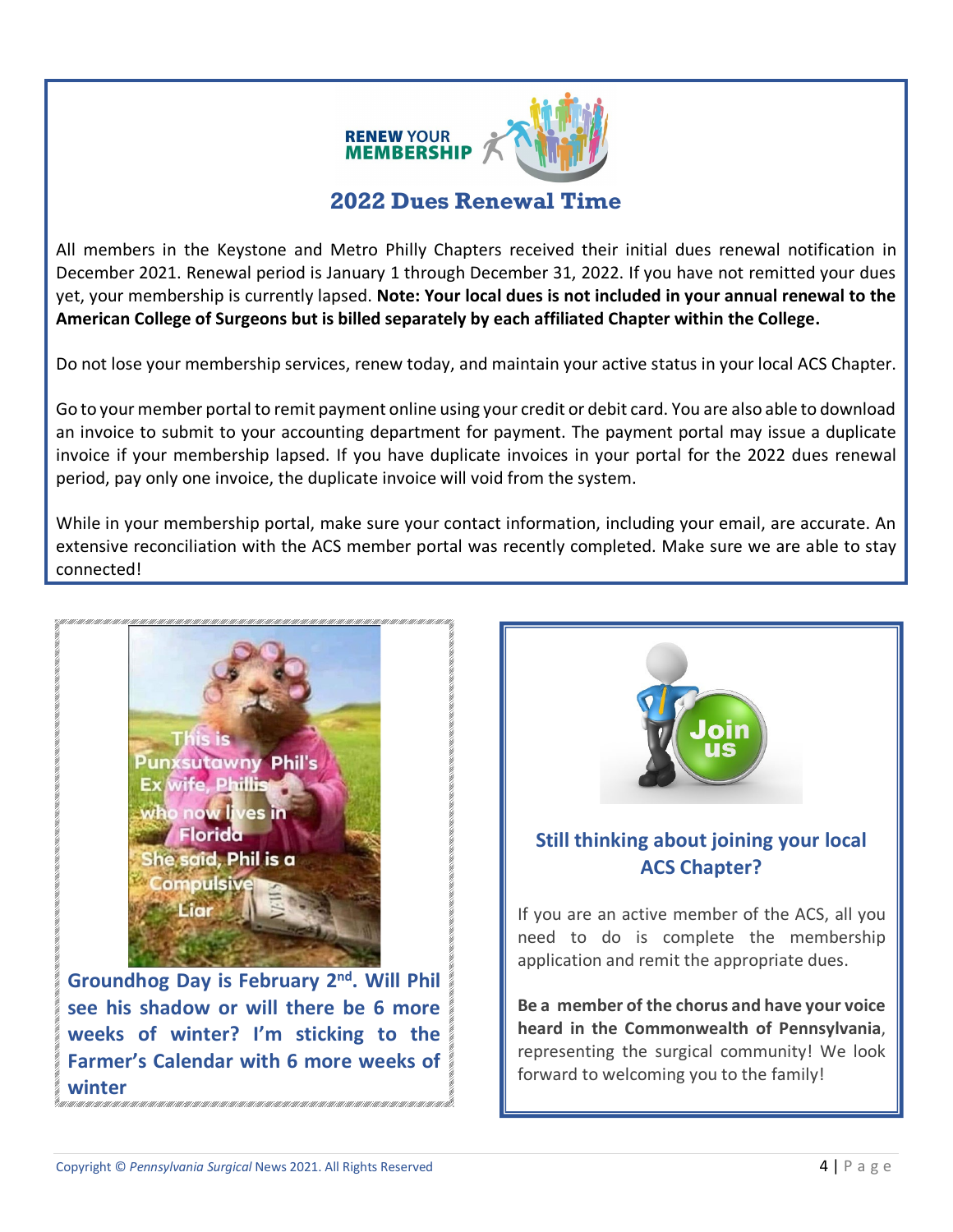

# **American College of Surgeons News & Updates**

AMERICAN COLLEGE OF SURGEONS

**Bulletin** Brief

Clinical Updates from the January 25th issue of the ACS *Bulletin Brief* report on the National Blood Crisis.

Earlier this month, the [American](https://www.redcross.org/about-us/news-and-events/press-release/2022/blood-donors-needed-now-as-omicron-intensifies.html)  [Red Cross declared its first blood](https://www.redcross.org/about-us/news-and-events/press-release/2022/blood-donors-needed-now-as-omicron-intensifies.html)  [crisis](https://www.redcross.org/about-us/news-and-events/press-release/2022/blood-donors-needed-now-as-omicron-intensifies.html) due to severe blood product shortages across the US. The Omicron variant surge of COVID-19 has further limited blood donations, which have been at a much-reduced level since the pandemic began. Recently, the Red Cross set daily

maximum allocations for hospitals, even in the case of an emergency like a mass casualty trauma event. And although the Red Cross is the largest single supplier of blood US hospitals, providing approximately 40% of the national supply, the blood shortage also is affecting other organizations, [such as America's Blood Centers,](https://americasblood.org/for-donors/americas-blood-supply/) and community blood centers that collect and furnish most other blood products.

News reports across the US are highlighting how the blood crisis is having an effect across regions:

- **Arizona:** ["Medical professionals start to see effect of blood shortage"](https://www.kold.com/2022/01/20/doctors-are-being-forced-make-difficult-decisions/)
- **Hawaii:** ["Blood Bank of Hawaii: Critically low blood supply a matter of 'life and death'"](https://www.hawaiinewsnow.com/2022/01/22/blood-bank-hawaii-critically-low-shortage-blood-matter-life-death/)
- Missouri: ['I've never seen anything like it': St. Louis region faces dire blood shortage](https://www.stltoday.com/news/local/metro/i-ve-never-seen-anything-like-it-st-louis-region-faces-dire-blood-shortage/article_46a7ea9c-ad3b-512e-9b2b-de8717d1d7e1.html)

The ACS will keep you informed of developments regarding the blood crisis.

# **RASACS RESIDENT AND ASSOCIATE SOCIETY**

Join the RAS/YFA Hangout for a casual conversation with medical students and others interested in a career in Pediatric and Cardiothoracic Surgery. This month, they launch a new format; during the hourlong hangout, attendees have the opportunity to attend one or both breakout rooms to discuss these unique surgical specialties.

This hangout focuses on discussing careers in pediatric and cardiothoracic surgery and providing additional exposure and resources to those interested. ACS member Medical Students are especially invited to attend.

Attendees will move between two virtual rooms/topics as desired.

Discussion Topics Include:

• Preparing for a career in Cardiothoracic/ Pediatric Surgery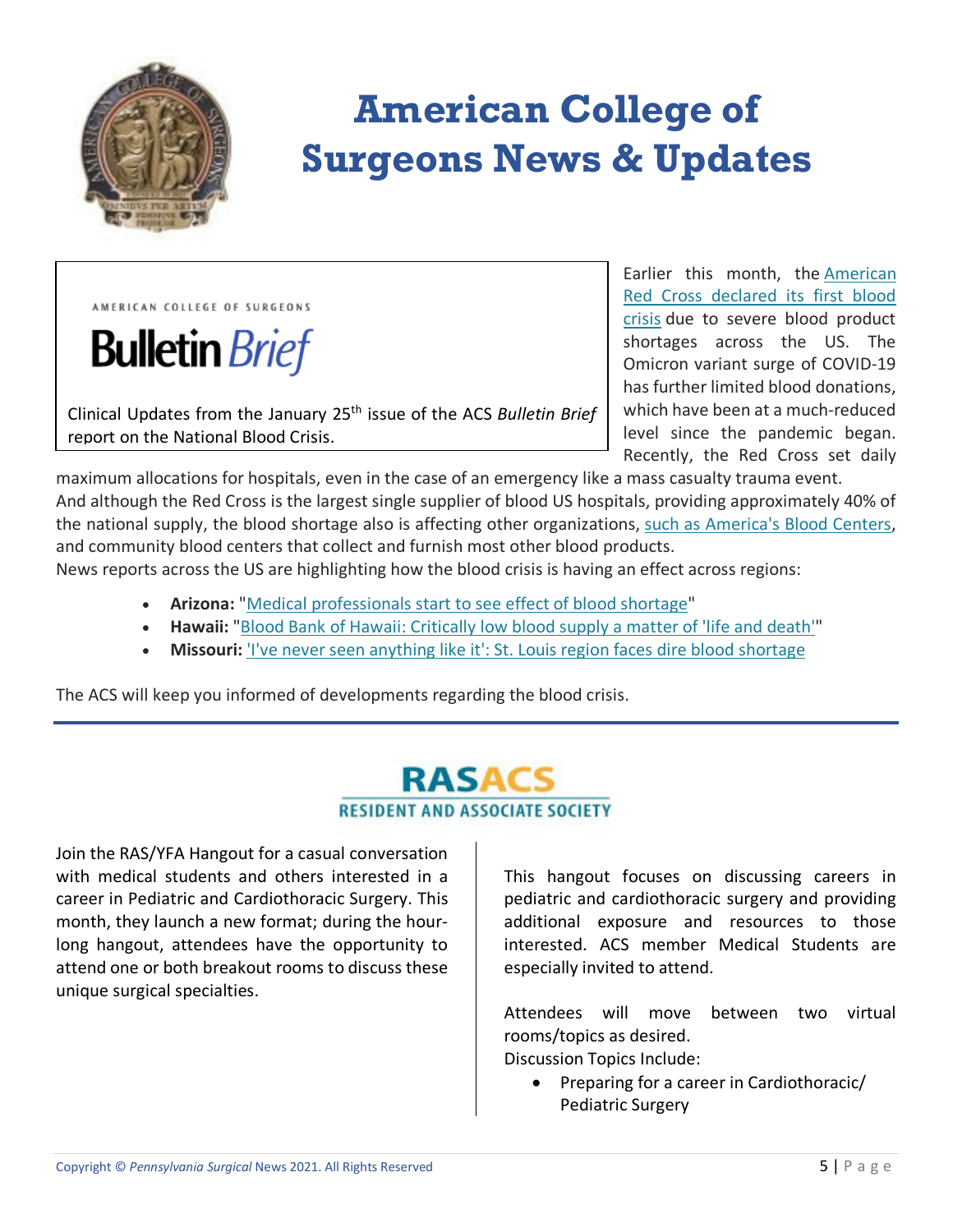- Working and living as a Cardiothoracic/ Pediatric surgeon in a positive and healthy way
- Types of cases a Cardiothoracic/Pediatric surgeon would encounter
- Barriers and opportunities for training in Cardiothoracic/Pediatric Surgery

• Future directions in Cardiothoracic/ Pediatric Surgery

**Registration is Required -** After registering, you will receive dial-in details.

[https://facs-org.zoom.us/meeting/register/tJArf](https://facs-org.zoom.us/meeting/register/tJArf-mqrj0uG9G7Fr8m4kvw_NjzwoXSMsED)[mqrj0uG9G7Fr8m4kvw\\_NjzwoXSMsED](https://facs-org.zoom.us/meeting/register/tJArf-mqrj0uG9G7Fr8m4kvw_NjzwoXSMsED)

# **Legislative Bill Activity in PA**

Governor Wolf gives his budget address Tuesday, February  $1<sup>st</sup>$  and the legislative priority moving forward through March will be on the budget with hearings to resolve issues in February and March. January marked the start of the second year of the two-year legislative session, with legislation introduced and action taken during 2021 carrying into 2022.

Your local Chapters continue to work with ACS' Government Relations division monitoring legislative activity and protecting the physician/patient relationship. Currently, [43 bills](https://www.quorum.us/spreadsheet/external/gxFymLFqv9eUT2M4IMXt/) are in play in the Pennsylvania legislature and are being monitored. [\[CLICK HERE\]](https://www.quorum.us/spreadsheet/external/gxFymLFqv9eUT2M4IMXt/) to view the complete list of all Federal and State legislation being monitored across the country by ACS.

State legislative priorities include out-of-network payment; prior authorization; MOC; scope of practice and more. For a complete list of state legislative priorities, visit the [State Legislative Priorities](https://www.facs.org/advocacy/state/trends) page.



ACS CLINICAL CONGRESS October 16-20, 2022 | San Diego, CA

# Call for Abstracts and Videos

Share your research with the world

Clinical Congress is the most comprehensive surgical meeting in the world**.** Submit your abstracts and videos for presentation at Clinical Congress 2022 the premier surgical educational meeting.

**The Call for Abstracts and Videos is** now open! **Submit your abstracts and videos by** March 1.

Abstracts and videos may be submitted for consideration for:

- The **Owen H. Wangensteen Scientific Forum**
- The **History of Surgery Poster Session**

Start submitting abstracts and videos today. Last day for submissions is **Tuesday, March 1** at 11:59 PM (CST).

For additional information or to submit, click below:

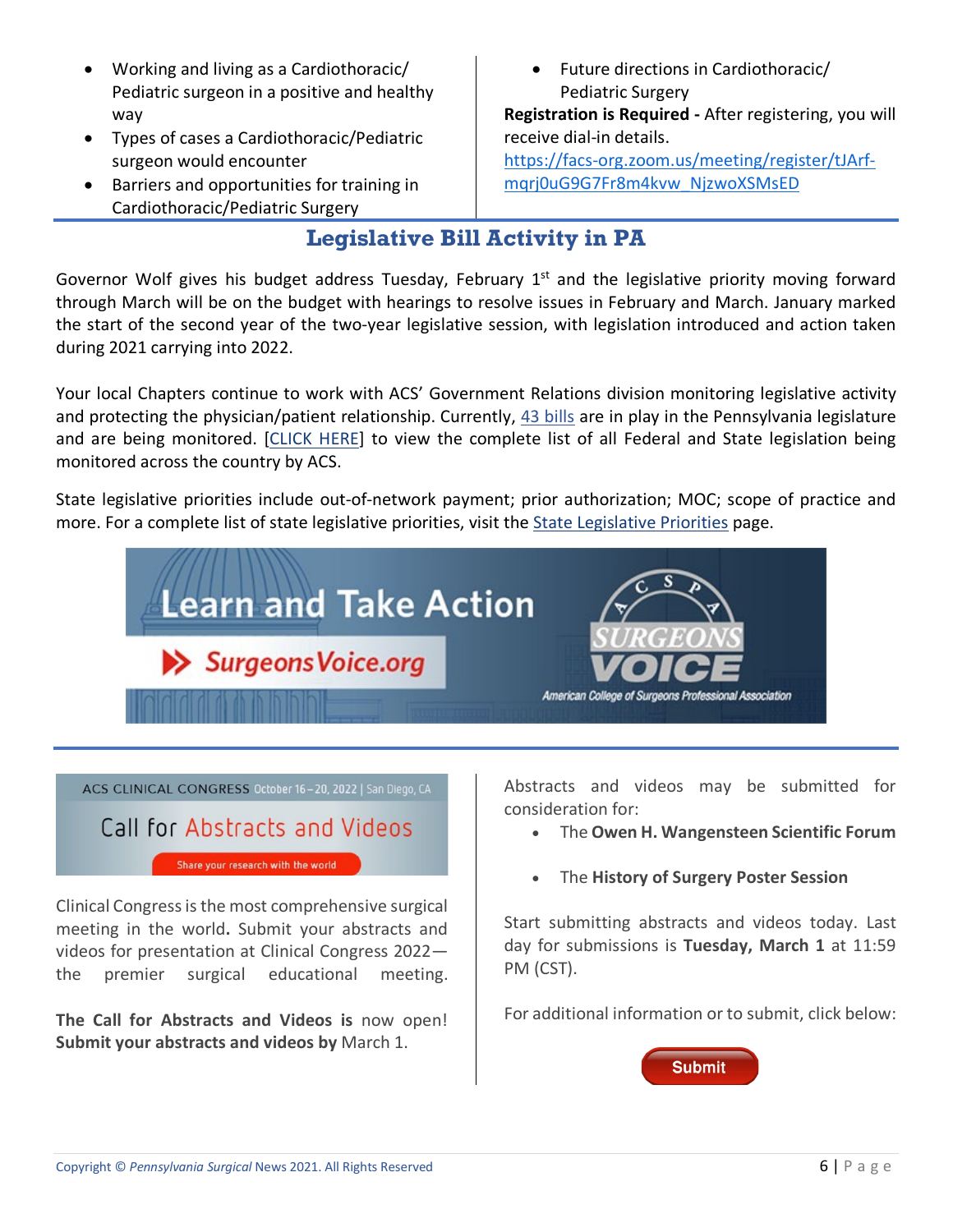## **January Well-Being**



# **A Psychologist Who Helps West Point Cadets Develop Mental Strength Shares 3 of His Best Tips**

Even though this article written by [Jessica Stillman,](https://www.inc.com/author/jessica-stillman) a contributing writer for Inc.com, focuses on entrepreneurship, there are still some good takeaways for those looking for ways to reduce and manage stress and well-being.

#### [HERE.](https://www.inc.com/jessica-stillman/mental-strength-military-army-west-point.html?utm_source=ChadHarvey.com&utm_campaign=0050697432-RSS_EMAIL_CAMPAIGN&utm_medium=email&utm_term=0_9d3979ad46-0050697432-363608745)

As Ms. Stillman writes, "entrepreneurship is legendarily [hard on your mental health,](https://www.inc.com/magazine/201309/jessica-bruder/psychological-price-of-entrepreneurship.html) ..….. when founders are in the market for advice on [dealing](https://www.inc.com/jessica-stillman/make-stress-your-friend.html)  [with stress](https://www.inc.com/jessica-stillman/make-stress-your-friend.html) and adversity, they often turn to the armed services for advice." Being a surgeon also is hard on your mental health. Finding ways to take care of yourself are essential

Military personnel are trained to manage resilience, [endurance,](https://www.inc.com/jessica-stillman/navy-seals-secret-of-exceptional-endurance.html) and [strategy.](https://www.inc.com/jessica-stillman/navy-seals-use-this-7-step-process-to-achieve-any-goal-you-can-too.html) Ms. Stillman provides tips from Nate Zinsser, who runs the performance psychology department at the U.S. Military Academy at West Point. His job is to teach cadets how to manage the worst experiences a battle may throw at them. He has published a book, *[The Confident Mind: A Battle-Tested Guide to](https://www.amazon.com/gp/product/0063014831/ref=as_li_tl?ie=UTF8&%3Bcamp=1789&%3Bcreative=9325&%3BcreativeASIN=0063014831&%3BlinkCode=as2&%3Btag=inccom05-20&%3BlinkId=32b0ecf753a8260240f0f58586c10012&tag=wwwinccom-20)  [Unshakable Performance](https://www.amazon.com/gp/product/0063014831/ref=as_li_tl?ie=UTF8&%3Bcamp=1789&%3Bcreative=9325&%3BcreativeASIN=0063014831&%3BlinkCode=as2&%3Btag=inccom05-20&%3BlinkId=32b0ecf753a8260240f0f58586c10012&tag=wwwinccom-20)*, that share his secrets.

A few ideas shared in the book include:

**Train yourself to relax on cue.** [Shut off the chatter](https://www.inc.com/jessica-stillman/ethan-kross-chatter-distanced-self-talk.html)  [in your brain.](https://www.inc.com/jessica-stillman/ethan-kross-chatter-distanced-self-talk.html) This is easy for some, but not everyone. According to the article, this is actually a skill you can learn. The Army has long taught soldiers [how to sleep on cue,](https://www.inc.com/jessica-stillman/the-trick-soldiers-use-to-fall-asleep-in-minutes-in-even-most-uncomfortable-situations.html) and psychology offers several tips on how to [calm your noisy brain](https://www.inc.com/jessica-stillman/sleep-technique-andrew-weil-university-arizona.html) and relax even in stressful situations.

By teaching yourself simple but powerful techniques and get using them when necessary can help you find that short window of relaxation. Even two minutes of [deep breathing](https://www.inc.com/jessica-stillman/health-breathing-james-nestor.html) and relaxation can be useful. It causes your brain to "rest," and will have a positive effect on blood pressure, heart rate, and oxygen levels according to Mr. Zinsser's book.

**Do not waste your energy on negativity.** We are all familiar with the serenity prayer used in many recovery programs. West Point cadets are taught something similar during their training. Mr. Zinsser stresses that negative emotions like anger or fear sap your energy level. Recognize negative emotions and find ways to conserve your energy. Avoid complaining or moaning about issues you cannot control. Choose your battles and focus on what you can control.

**Fill up your fuel tank.** Mr. Zinsser shares with Ms. Stillman that "even the toughest warriors can't [summon mental strength](https://www.inc.com/jessica-stillman/a-navy-seal-s-secret-for-pushing-yourself-way-beyond-your-supposed-limits.html) (or even physical strength) out of thin air." Be mindful of what you need to fuel your well-being tank. Prioritize those things that help you maintain your energy and your well-being. Whether that is extra sleep, extra time to prepare for a procedure, or saying "no" in order to have time for family, friends, or a fun night out. Do the things that make you feel in control of your environment whenever possible.

If you are interested in learning more about Zinsser's wisdom or his book, check out the [Bloomberg article](https://www.bloomberg.com/news/articles/2021-11-29/small-business-performance-psychology-tips-from-west-point-s-dr-nate-zinsser?cmpid=BBD112921_CUS&utm_medium=email&utm_source=newsletter&utm_term=211129&utm_campaign=closeamericas) or [the book.](https://www.amazon.com/gp/product/0063014831/ref=as_li_tl?ie=UTF8&%3Bcamp=1789&%3Bcreative=9325&%3BcreativeASIN=0063014831&%3BlinkCode=as2&%3Btag=inccom05-20&%3BlinkId=32b0ecf753a8260240f0f58586c10012&tag=wwwinccom-20)